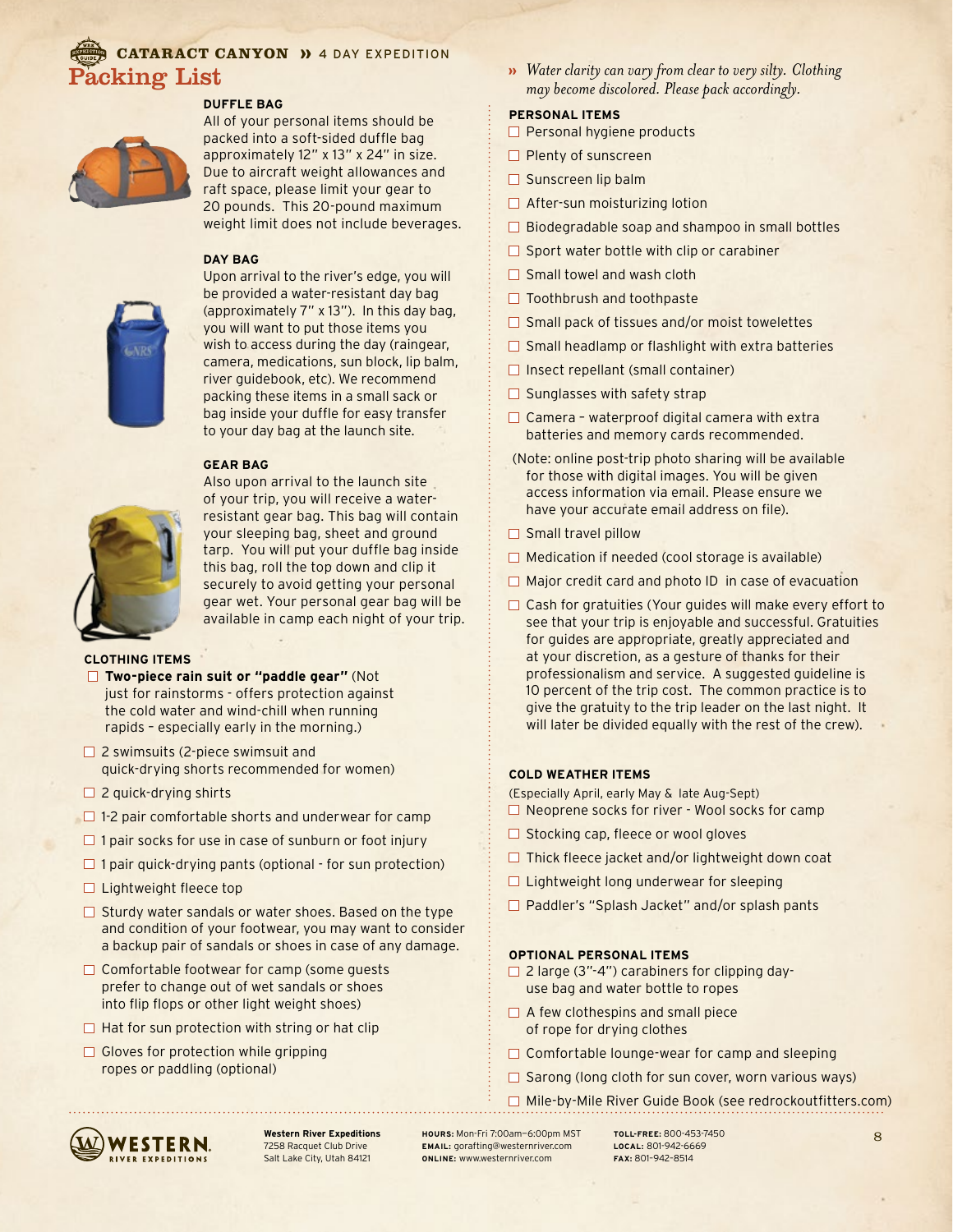

### Items provided by Western River Expeditions

- **D** Transportation from Moab, Utah to the river
- **»** Professional, licensed quides
- All meals between trip departure and return
- » All eating utensils and souvenir cup
- **»** Unlimited water and lemonade
- **»** Freshly laundered sleeping bag and sheet
- Cot (28" x 74"), Ground cover & Tents for two
- **w** Water-resistant dry bag for sleeping gear (and your personal duffle bag)
- Custom rafts
- **D** US Coast Guard approved whitewater life jackets
- Wilderness First-Aid kit
- Sanitary Facilities
- **»** Scenic Return Flight over Canyonlands National Park

### Be Prepared for Any Weather:

Weather is always present on a river trip... Temperatures can fluctuate daily, and may even disobey predicted weather forecasts! It is wise to come prepared for anything, but we realize there are weight and size limitations for packing. While we cannot predict it all, hopefully we've given you the proper insights and information to prepare you for the adventure of a lifetime!

### Rain Gear vs. Paddle Gear



Key Feature: Easy to wear, versatile, best in warmer weather and rain.

#### PROS:

- Keeps you relatively dry without the "sweat chamber effect"
- Blocks wind-chill after rapids
- Versatile purpose/easy to wear
- Best for rain, shields whitewater

#### CONS:

- Not waterproof during large rapids
- Getting cold can be a threat to fun



Key Feature: Neoprene rubber "gaskets" around wrists & neck. Best in cold weather & whitewater.

#### PROS:

- Nothing better for staying dry
- Ideal when weather remains cold
- Blocks water from all directions
- Best for whitewater

### CONS:

- Hot & sweaty in warm weather
- Pullover style can be difficult
- Specialized purpose lacks versatility
- No hood for rainstorms



**Western River Expeditions** 7258 Racquet Club Drive Salt Lake City, Utah 84121

**HOURS:** Mon-Fri 7:00am—6:00pm MST **EMAIL:** gorafting@westernriver.com **ONLINE:** www.westernriver.com

**TOLL-FREE:** 800-453-7450 **LOCAL:** 801-942-6669 **FAX:** 801–942–8514

### Get Ready in One Order: Red Rock Outfitters

Through several decades of experience on the river, Western knows what clothing and gear will keep you smiling every second of your adventure. Specifically, we've bundled **"The Works"** for him, for her and one for gear in general. Get a FREE item with a "Works" purchase. For your convenience, you can order all these items online with Western's retail division: ☞ **redrockoutfitters.com**



### www.RedRockOutfitters.com 1-855-245-1658